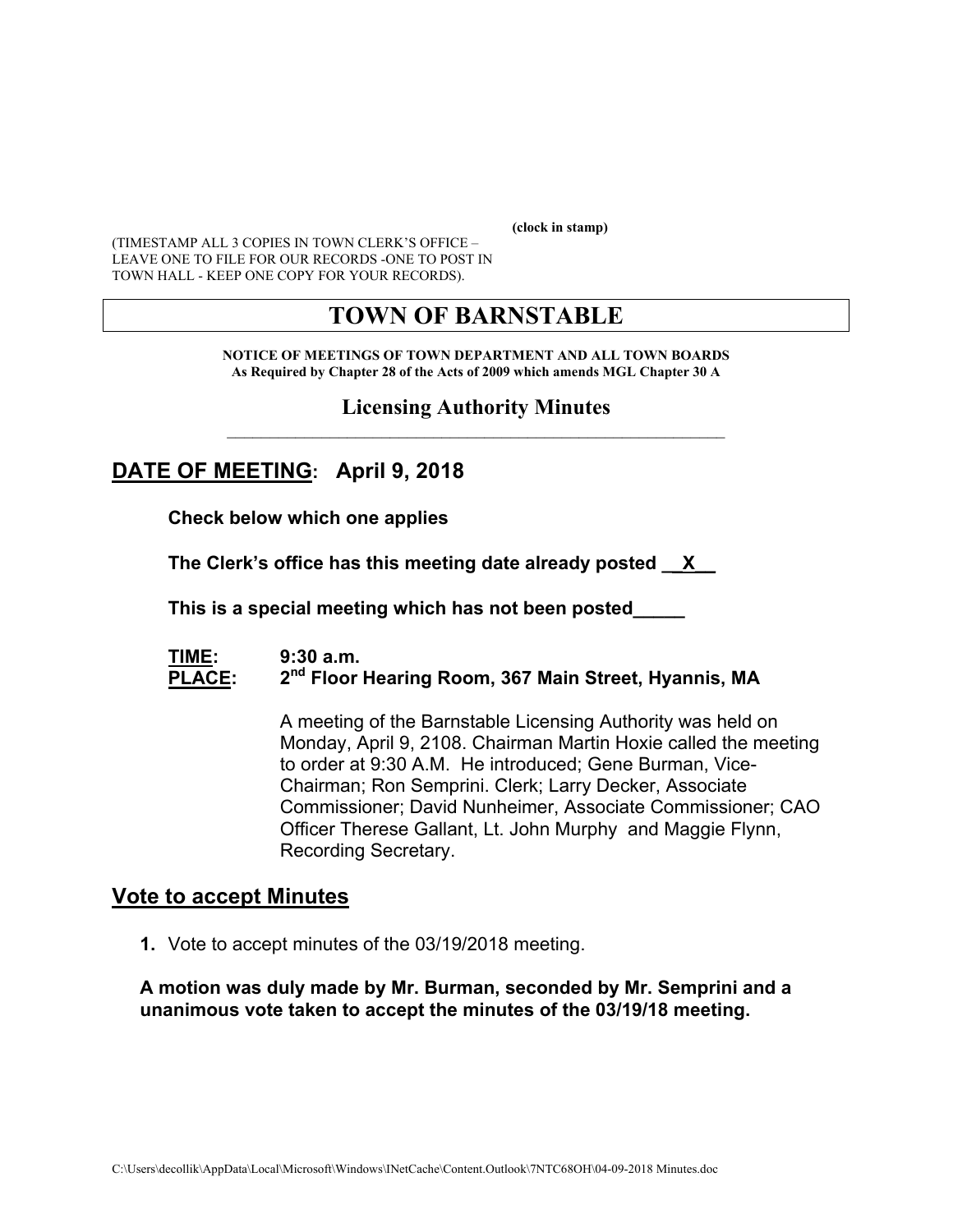## **New Business:**

#### **1. Consent Agenda:**

**A motion was duly made by Mr. Burman, seconded by Mr. Semprini and a unanimous vote taken to accept the Consent Agenda as presented.**

## **Public Hearings:**

**1. Application for a Transfer of an Annual All Alcohol Common Victualler License, Pledge of Stock and New Live and Non-Live Entertainment Licenses:** Application has been filed to transfer the Annual All Alcohol Common Victualler License from Beech Tree Cantina LLC. d/b/a Twisted Tree/Dancing Tomato/Beech Bar, Shawn Jeffries, mgr., 599 Main Street, Hyannis to Anejo Inc. d/b/a Anejo Mexican Bistro & Taqueria, Zeph Sage Dannewitz, mgr., 599 Main Street, Hyannis. Pledge of Stock is to William Pane.

Description of Premise: One and one-half story wood frame building located at 599 Main Street, Hyannis. Basement and second floor for storage. Ten entrances/exits. One Kitchen and 5 restrooms, 3 are handicap accessible. Two outdoor serving areas, one restaurant, one bistro, seating at tables for 309 patrons and bar seating for 77 patrons as approved by Building Department on 3/13/17.

Hours of Operation: 11:00 AM – 12:45 AM; Daily

Non-Live Entertainment to include 1 pool table, 6 TV's and recorded music at conversation level.

Live Entertainment to include a 272 sq. ft. dance floor, 3 performers with 3 amplified pieces and karaoke. Entertainment Restrictions are as follows: Light amplification of music in rear (4 speakers), inside music both live and non-live until 12:45 AM, rear patio live music 4PM-8PM and rear patio non-live (6TV's, recorded music) 4PM-12:45 AM.

*Attorney Phil Boudreau and Jamie Suprenant appeared on behalf of the application. Zeph Dannewitz, the new manager also appeared. Attorney Boudreau stated that this highly experienced management team is opening a new location in Hyannis similar to the one presently operating in Falmouth.* 

*Mr. Scali confirmed that the entire location will be taken over, not just the front half. Yes, the entire premise will be taken over.* 

*Capacity and seating numbers have been confirmed with the Building Department.* 

**A motion was duly made by Mr. Burman, seconded by Mr. Semprini and a unanimous vote taken to accept the application as presented.**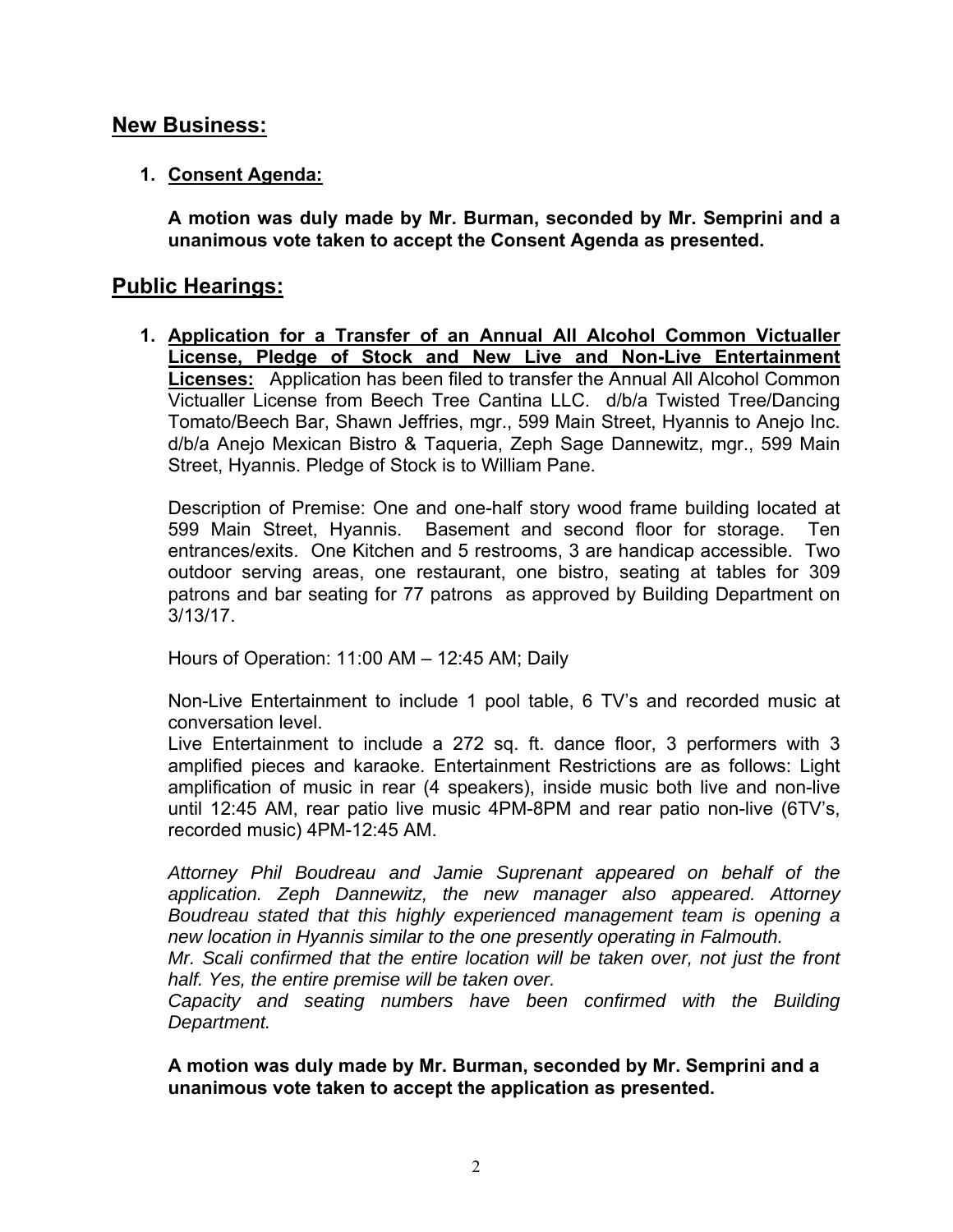# **Licensing Division Updates:**

- **1. Licensing Department updates- Annual** Alcohol Compliance meeting will be held this coming Tuesday and Wednesday, Jamie Binienda and John Kenney are guest speakers. Request to move the one application on the 4/23/18 Licensing Authority Agenda to the 5/07/18 Agenda; the applicant and agreed and the Authority approved the cancellation of the 4/23/18 scheduled hearing.
- **2. Police Department updates** No update
- **Matters not reasonably anticipated by the Chair**

**The list of matters, are those reasonably anticipated by the president/chair, which may be discussed at the meeting. Not all items listed may in fact be discussed and other items not listed may in fact be discussed and other items not listed may also be brought up for discussion to the extent permitted by law. It is possible that if it so votes, the sub-committee may go into executive session. For your information the section of the M.G.L. that pertains to postings of meetings is as follows: Except in an emergency, in addition to any notice otherwise required by law, a public body shall post notice of every meeting at least 48 hours prior to such meeting, excluding Saturdays, Sundays and legal holidays. In an emergency, a public body shall post notice as soon as reasonably possible prior to such meeting. Notice shall be printed in a legible, easily understandable format and shall contain: the date, time and place of such meeting and a listing of topics that the chair reasonably anticipates will be discussed at the meeting. Meetings of a local public body, notice shall be filed with the municipal clerk, and posted in a manner conspicuously visible to the public at all hours** 

**The meeting was adjourned at 9:40 AM** 

**Respectfully submitted,** 

**Margaret D. Flynn, Recorder Margaret D. Flynn, Recorder Array Communist Property Town of Barnstable Licensing Authority Town of Barnstable Licensing Authority** 

**\_\_\_\_\_\_\_\_\_\_\_\_\_\_\_\_\_\_\_\_\_\_\_\_\_\_\_\_ \_\_\_\_\_\_\_\_\_\_\_\_\_\_\_\_\_\_\_\_\_\_\_**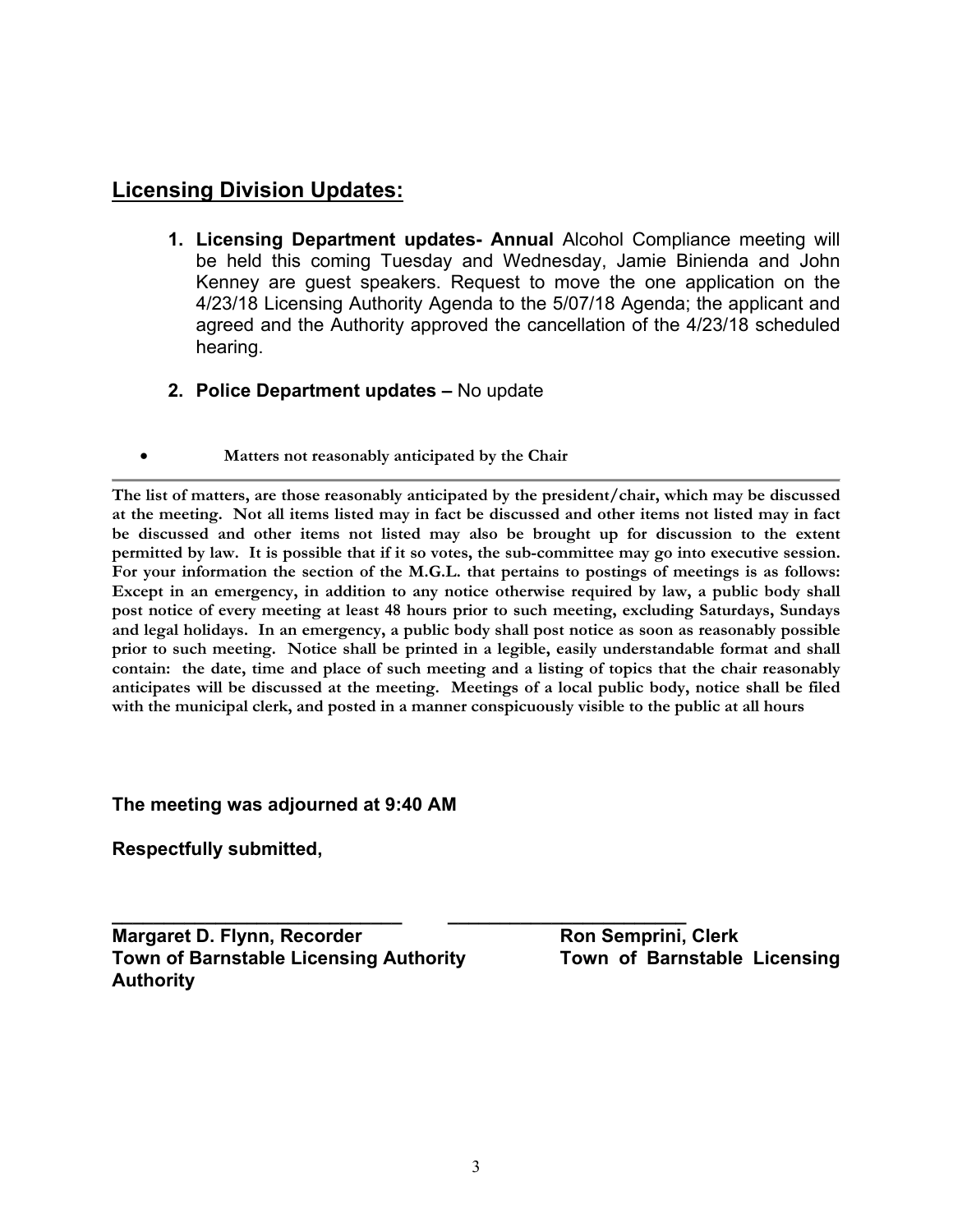# **Town of Barnstable Consumer Affairs Elizabeth G. Hartsgrove, Supervisor Licensing Authority 200 Main Street Hyannis, MA 02601 www.town.barnstable.ma.us**

Telephone: (508) 862-4674 Fax: (508) 778-2412

# **BARNSTABLE LICENSING AUTHORITY CONSENT AGENDA April 9, 2018**

## **Renewals:**

1. **Application for a One Day All Alcohol and One Day Entertainment Licenses:** Application of Linda Arnowitt on behalf of Cape Cod Synagogue for a One Day All Alcohol and Entertainment Licenses for their Annual Raffle Party to be held at the Cape Cod Synagogue, Social Hall, 145 Winter Street, Hyannis. The event is to be held on 5/12/2018 beginning at 7:00 PM. Entertainment is for the band Walrus Gumboot.

#### **Junk Dealer License:**

- 1. AJ Mark's Jewelers, 973 Iyannough Rd., Hyannis
- 2. Edythe & Co., 805 Main Street, Osterville
- 3. Best Buy, CC Mall, 793 Iyannough Rd, Hyannis
- 4. Best Buy LP, CC Mall, 793 Iyannough Rd, Hyannis
- 5. Cotuit Mercantile, 45 Main St., Cotuit
- 6. Spinnaker Records, 596 Main Street, Hyannis
- 7. Kay Jewelers, CC Mall, 793 Iyannough Rd., Hyannis

#### **Common Victualler All Alcohol with Entertainment:**

- 1. Trader Ed's, 1 Willow St., Hyannis
- 2. The Black Cat Harbor Shack, 159 Ocean St., Hyannis
- 3. Blue Water Grille, 213 Ocean Street, Hyannis
- 4. Fresh Ketch, 462 Main St., Hyannis
- 5. Kian n Rylee's Pub, 561 Main St., Hyannis